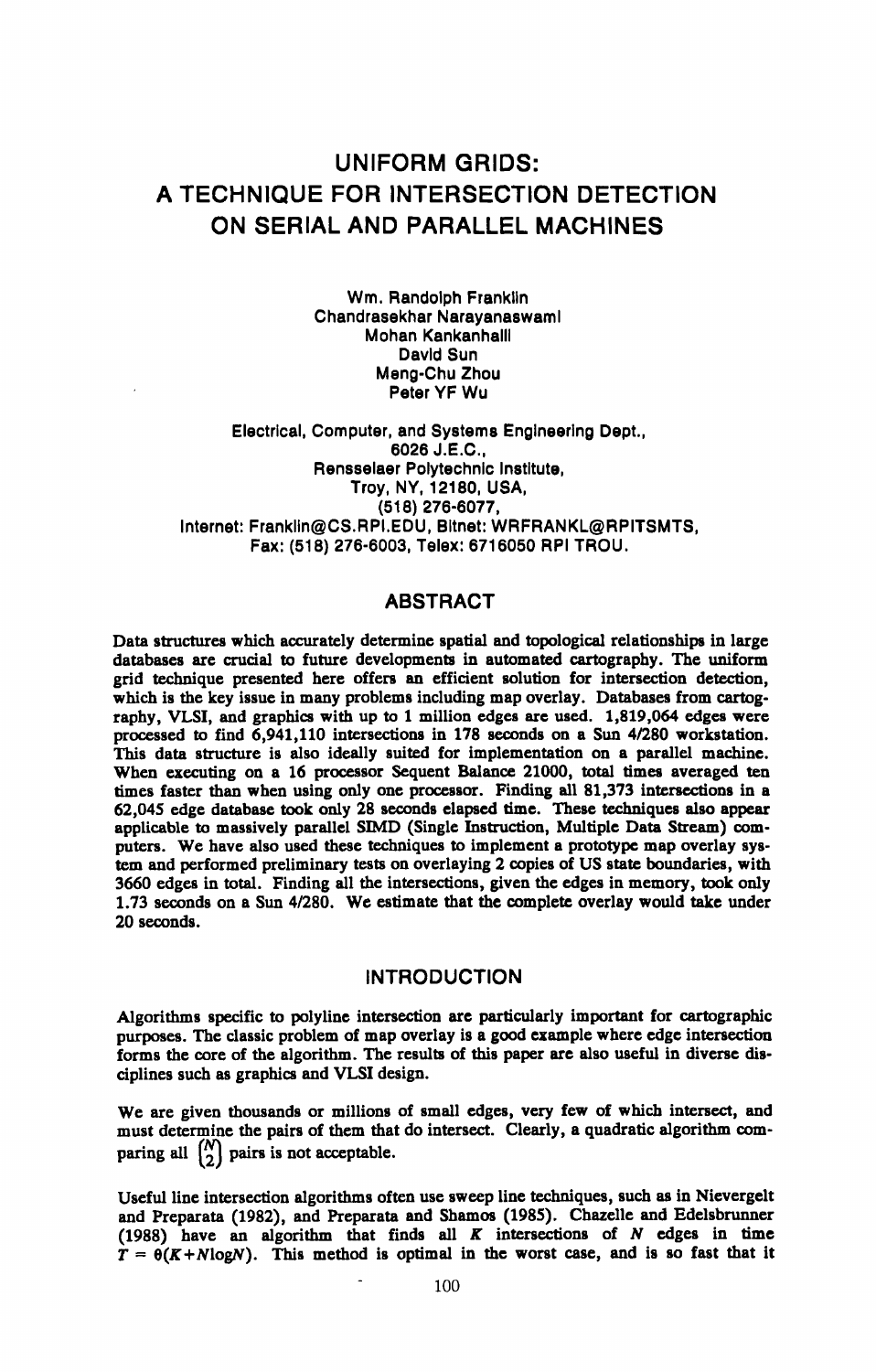cannot even sort the output intersections. However, this method has some limitations. First, it cannot find all the red-blue intersections in a set of red and blue edges without finding (or already knowing) all the red-red and blue-blue intersections. Second, it is inherently sequential.

Alternative data structures, based on hierarchical methods such as quadtrees, have also been used extensively, Samet (1984). They are intuitively reasonable data structures to use since they subdivide to spend more time on the complicated regions of the scene. An informal criticism of their overuse in Geographic Information Systems in given in Waugh (1986). A good general reference on cartographic data structures is Peucker (1975).

Since cartographers deal with vast amounts of data, the speed and efficiency of the algo rithms are of utmost importance. With the advent of parallel and supercomputers, effi cient parallel algorithms which are simple enough to implement, are gaining importance. Since this field is relatively new, few implementable algorithms exist. Some of the related parallel algorithms in computational geometry are as follows. Akl (1985) describes some parallel convex hull algorithms. Evans and Mai (1985) and Stojmenovic and Evans (1987) present parallel algorithms for convex hulls; however they require <sup>a</sup> MIMD machine, and have tested on only a few processors. Aggarwal et al (1985) give parallel algorithms for several problems, such as convex hulls and Voronoi diagrams. They assume a CREW PRAM (concurrent read exclusive write, parallel random access machine). This is a MIMD model. No mention is made of implementation. Although it is not mentioned in those papers, randomized algorithms, such as described by Clarkson (1988a), and Clarkson and Shor (1988b) appear to lend themselves to parallelization sometimes. Yap (1987) considers general questions of parallelism and computational geometry. Hu and Foley (1985), Reif and Sen (1988), and Kaplan and Greenberg (1979) consider hidden surface removal. Scan conversion is considered by Fiume, Fournier, and Rudolph (1983). For realistic image synthesis see Dippe and Swensen (1984).

This paper concentrates on an alternative data structure, *the uniform grid.* Here, a flat, non-hierarchical grid is superimposed on the data. The grid adapts to the data since the number of grid cells, or resolution, is a function of some statistic of the input data, such as average edge length. Each edge is entered into a list for each cell that it passes through. Then, in each cell, the edges in that cell are tested against each other for inter section. The grid is completely regular and is not finer in the denser regions of the data.

The uniform grid (in our use) was first presented in Franklin (1978) and was later expanded by Franklin, Akman, and Wu (1980), (1981), (1982), (1983), (1984), (1985), (1987), and Wu(1988) . The latter two papers used extended precision rational numbers and Prolog to implement map overlay. Geometric entities and relationships are represented in Prolog facts and algorithms are encoded in Prolog rules to perform data processing. Multiple precision rational arithmetic is used to calculate geometric intersec tions exactly and therefore properly identify all special cases of tangent conditions for proper handling. Thus topological consistency is guaranteed and complete stability in the computation of overlay is achieved.

In these papers the uniform grid was called an *adaptive* grid. However, there is another, independent and unrelated, use of the term adaptive grid in numerical analysis in the iterative solution of partial differential equations. Our papers present an expected linear time object space hidden surface algorithm that processed 10,000 random spheres packed ten deep in 383 seconds on a Prime 500. The idea was extended to a fast haloed line algorithm that was tested on 11,000 edges. The concept was applied to other prob lems such as point containment in polygon testing. Finally it was used, in Prolog and with multiple precision rational numbers in the map overlay problem in cartography.

This present paper presents experimental evidence that the uniform grid is an efficient means of finding intersections between edges in real world data. The uniform grid is similar to <sup>a</sup>quadtree is the same sense that a relational database schema is similar to <sup>a</sup>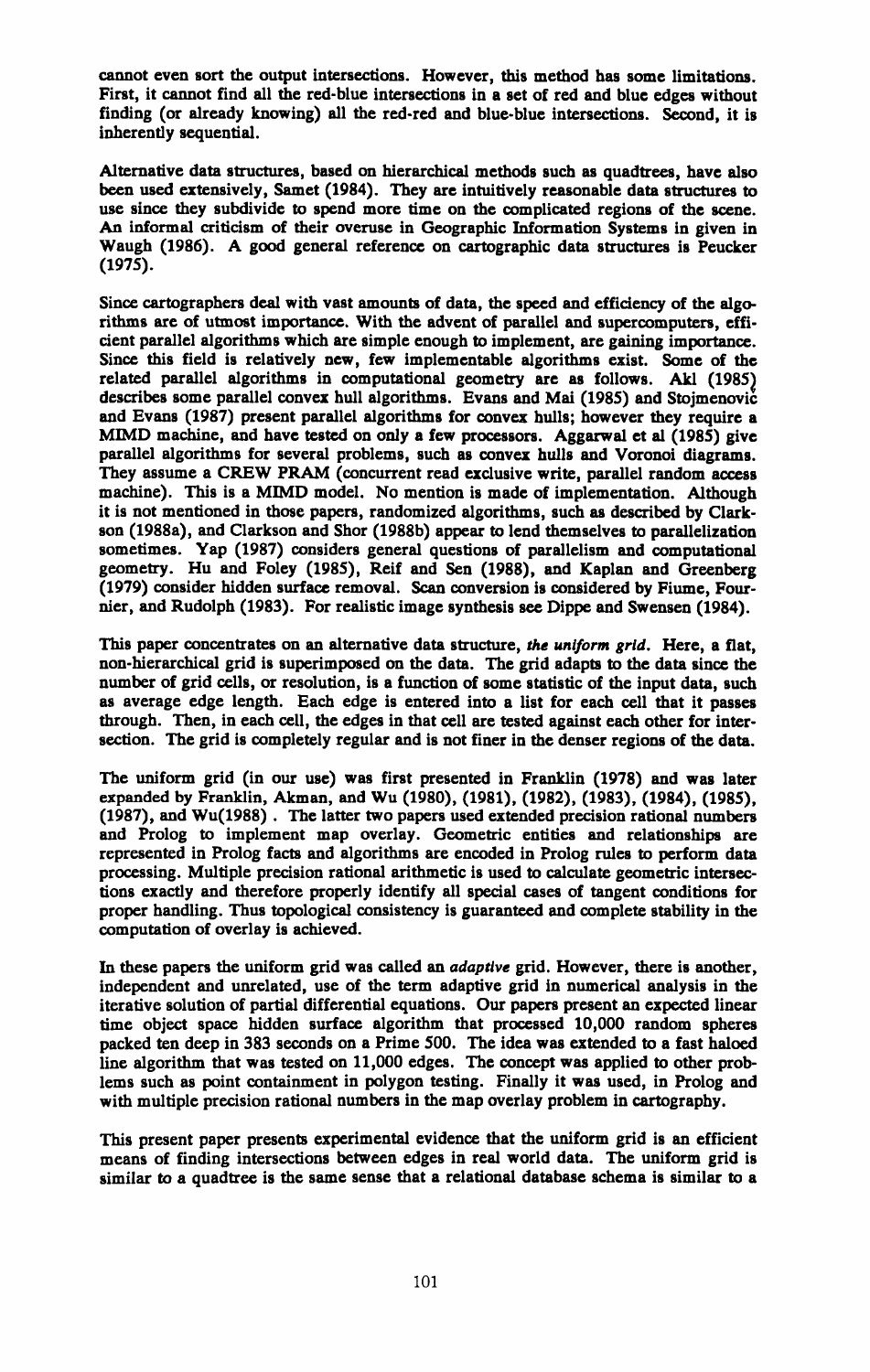hierarchical schema. The power of relational databases, derived from their simplicity and regularity, is also becoming apparent.

The uniform grid data structure is also ideally suited to execution on a parallel machine because of the simple data structures. Also, it is more numerically robust than sweepline algorithms that have problems. This is of importance in the cartographic domain because numerical instability can easily introduce topological inconsistencies which tend to be difficult to rectify.

The uniform grid technique is fairly general and can be used on a variety of geometric problems such as computing Voronoi diagrams, convex hull determination, Boolean combinations of polygons, etc.

## INTERSECTION ALGORITHM

Assume that we have *N* edges of length *L* independently and identically distributed (i.i.d.) in a 1 × 1 screen. We place a *G* × *G* grid over the screen. Thus each grid cell is of size  $\frac{1}{G} \times \frac{1}{G}$ . The grid cells partition the screen without any overlaps or omissions. . The grid cells partition the screen without any overlaps or omissions. The intersection algorithm proceeds as follows.

- 1. For each edge, determine which cells it passes through and write ordered pairs *(cell number, edge number).*
- 2. Sort the list of ordered pairs by the cell number and collect the numbers of all the edges that pass through each cell.
- 3. For each cell, compare all the edges in it, pair by pair, to test for intersections. If the edges are *<sup>a</sup> priori* known to be either *vertical* or *horizontal,* the vertical edges are compared with the horizontal edges only. To determine if a pair of edges intersect, we test each edge's endpoints against the equation of the other edge. We ignore calculated intersections that fall outside the current cell. This handles the case of some pair of edges occurring together in more than one cell.



Fig 1(a). USA Map - Shifted and Overlaid on itself Fig 1(b). Chickamauga Area - All 4 overlays

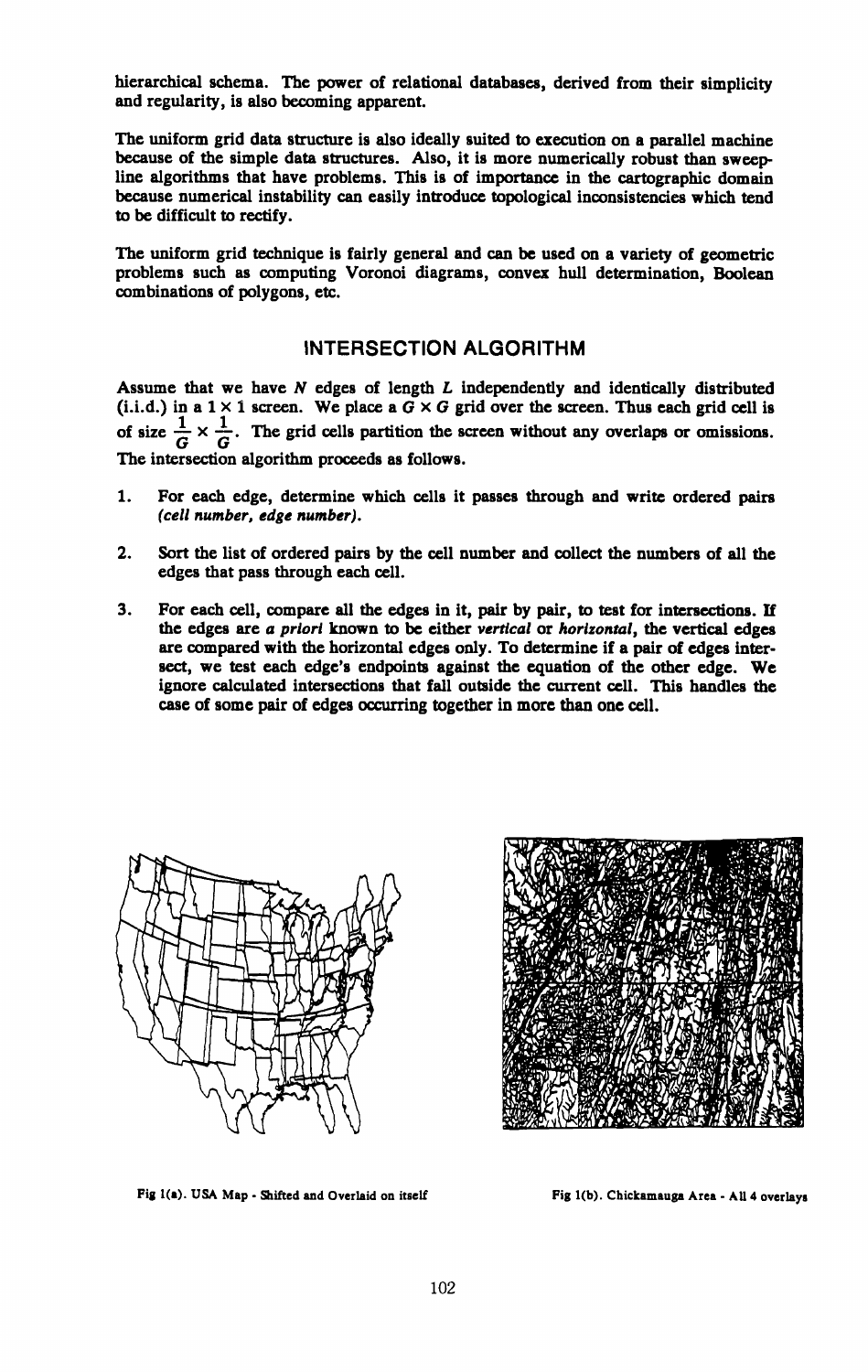Let  $N_{c/\epsilon}$  be the number of cells that an average edge passes through. The determination of  $N_{c/\epsilon}$  is similar to the Buffon's Needle Problem, McCord (1964). A simple analysis shows that,

$$
N_{c/\epsilon} = (1 + \frac{4}{\pi} LG) \tag{Eq.1}
$$

Then  $N_p$ , the total number of (cell, edge) pairs is

$$
N_p = N(1 + \frac{4}{\pi}LG) \tag{Eq.2}
$$

**IT** The average number of edges per cell is

$$
N_{e/c} = \frac{N_p}{G^2} \tag{Eq.3}
$$

$$
= \frac{N}{G^2} \left( 1 + \frac{N}{T} LG \right) \tag{Eq.4}
$$

The time to calculate the (cell, edge) pairs is

 $T_1 = \alpha N_p$  (*Eq.S*) where  $\alpha$  is a constant. The time to test the edges for intersections is about<br>  $T_2 = \beta G^2 N_{e/c}(N_{c/e} - 1)$  (*Eq.6*)

where 
$$
\beta
$$
 is a constant. The overhead for processing the cells is  
\n
$$
T_3 = \gamma G^2
$$
\n(Eq.7)

where  $\gamma$  is a constant, and the total time is<br> $T = T_1 + T_2 + T_3$ 

$$
= N\left[ (\alpha - \beta) + \frac{4}{\pi} (\alpha - \beta) LG \right] + \beta N^2 \left[ \frac{1}{G^2} + \frac{8}{\pi} \frac{L}{G} + \frac{16}{\pi^2} L^2 \right] + \gamma G^2 \left( Eq. 8 \right)
$$

This is minimized if the 2 fastest terms in the sum grow at the same speed, which occurs when  $G = \min\left\{ \delta \sqrt{N}, \frac{\pi}{4L} \right\}$  for some 8.

What about some cells being denser since the edges are randomly distributed? Since the time to process a cell depends on the square of the number of edges in that cell, an uneven distribution might increase the total time. However, since the edges are assumed independent, the number of edges per cell is Poisson distributed, and the expected value of the square of the number of edges equals the square of the expected number of edges. Therefore the expected time doesn't increase.

## RESULTS

#### *Edge Intersection*

For each data set we tried many values of G to learn the variation of time with G. Table 1 shows the results from intersecting the 116896 edges in all the 4 overlays of the Chikamauga DLG (Figure 1). There are 144,666 intersections in all, and the best time is 37 seconds with a  $325 \times 325$  grid. The time is within 50% of this for grids from  $175 \times 175$  up to  $1000 \times 1000$ , which shows the extreme insensitivity of the time to the grid size. This is why real scenes with dense and sparse areas can be accommodated efficiently.

For the USA state boundaries shifted and overlaid on themselves, the execution time is within 20% of the optimum from about  $G = 40$  to  $G = 400$  and is within a factor of two of the optimum from about  $G = 20$  to  $G = 700$ . Outside these limits, the execution time starts to rise quickly.

The economy of the grid structure is shown by the fact that the number of comparisons between pairs of edges needed to isolate the intersections is about twice the number of the edges when using the optimal grid resolution. This behavior was also observed in hidden surface algorithm described in earlier publications. There is not much room for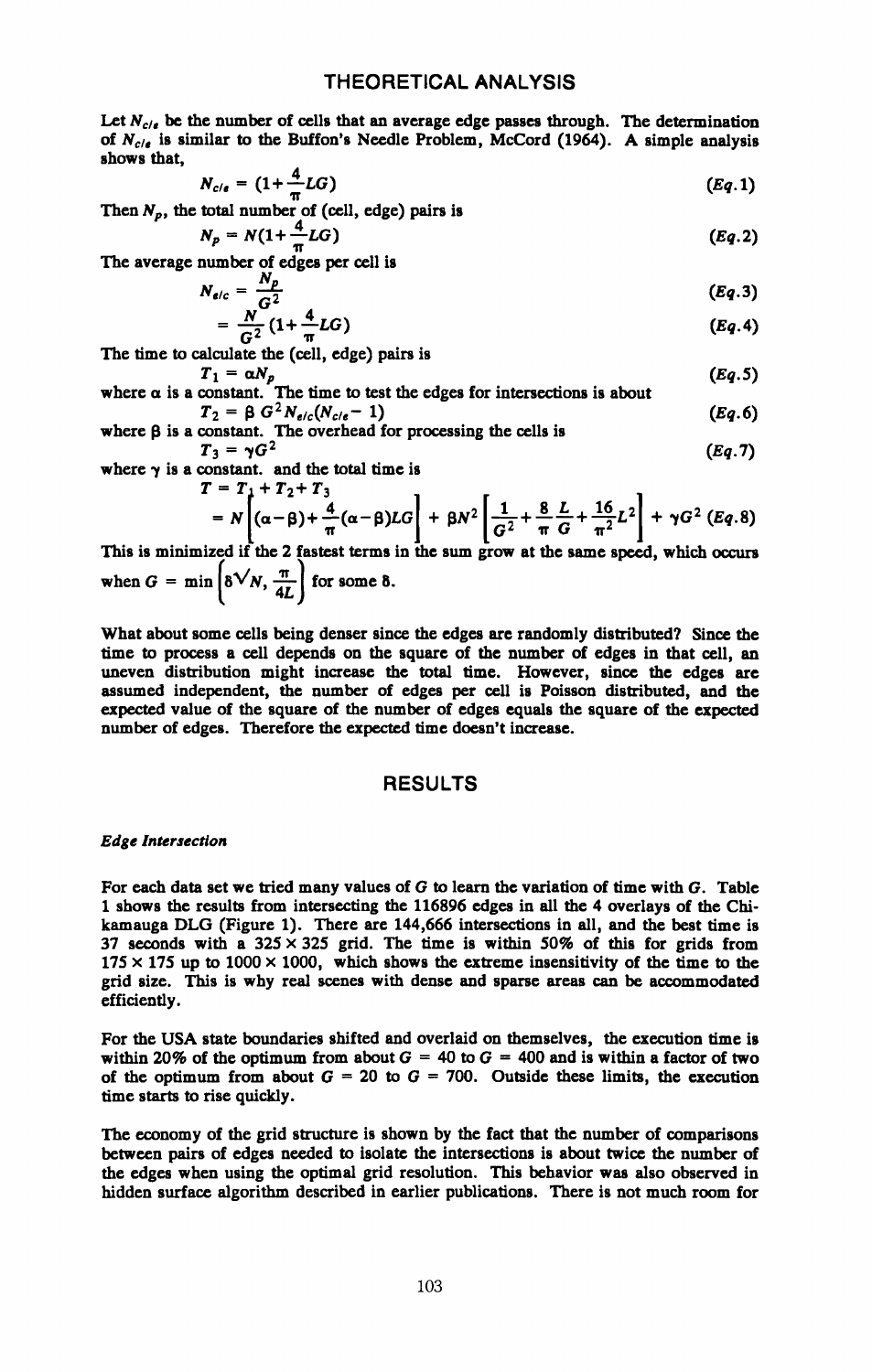| No. of edges                    | 116896  |
|---------------------------------|---------|
| Avg. edge length                | 0.00231 |
| Standard deviation              | 0.0081  |
| X sects, by end pt. coincidence | 135875  |
| Xsects. by actual equation soln | 8791    |
| Total intersections             | 144666  |

| <b>Grid Size</b> | Pairs  | P/Cell | P/Edge | Grid<br>Time | Sort<br>Time | Xsect<br>Time | Total<br>Time |
|------------------|--------|--------|--------|--------------|--------------|---------------|---------------|
|                  |        |        |        |              |              |               |               |
| 50               | 131462 | 52.585 | 1.125  | 4.33         | 3.67         | 182.04        | 190.04        |
| 80               | 140407 | 21.939 | 1.201  | 4.50         | 3.93         | 90.75         | 99.18         |
| 100              | 146389 | 14.639 | 1.252  | 4.72         | 4.22         | 67.31         | 76.25         |
| 125              | 153492 | 9.823  | 1.313  | 4.88         | 4.32         | 51.36         | 60.56         |
| 175              | 168341 | 5.497  | 1.440  | 5.43         | 4.82         | 36.22         | 46.46         |
| 200              | 175791 | 4.395  | 1.504  | 6.70         | 6.13         | 35.18         | 48.01         |
| 275              | 197815 | 2.616  | 1.692  | 8.45         | 7.68         | 31.78         | 47.91         |
| 325              | 212282 | 2.010  | 1.816  | 7.37         | 6.18         | 23.60         | 37.15         |
| 400              | 234372 | 1.465  | 2.005  | 8.37         | 7.15         | 21.82         | 37.33         |
| 500              | 263646 | 1.055  | 2.255  | 10.18        | 7.78         | 20.62         | 38.58         |
| 625              | 300413 | 0.769  | 2.570  | 11.72        | 8.92         | 20.22         | 40.85         |
| 800              | 351891 | 0.550  | 3.010  | 14.52        | 10.77        | 21.37         | 46.65         |
| 1000             | 410589 | 0.411  | 3.512  | 17.72        | 12.93        | 23.05         | 53.70         |
| 2000             | 704147 | 0.176  | 6.024  | 31.05        | 22.92        | 29.57         | 83.53         |

Table 1: Intersecting 116,896 Edges of the Chikamauga DLG

further improvement by a hierarchical method.

The largest cartographic database was the 116,896 edges of the Chikamauga Digital Line Graph (DLG) from the USGS sampler tape. The average edge length was 0.0022 and the standard deviation 0.0115, so the edges were quite variable. We used <sup>a</sup> 325x325 grid to find all 144,666 intersections in 37.15 seconds on a Sun 4/280. Other results are listed in Franklin, Chandrasekhar, Kankanhalli, Seshan, Akman (1988).

One of our examples consisted of 1,819,064 edges, with an average length of 0.0012, forming <sup>a</sup>complete VLSI chip design. We found all 6,941,110 intersections in 178 seconds. In this case, the program was optimized to use the orthogonality of the edges. The edges' lengths were quite variable, with the standard deviation being over 30 times the mean. This example illustrates the generality of this method and its applicability to other areas besides cartography.

#### *Execution in Parallel*

The uniform grid method is ideally suited to execution on <sup>a</sup>parallel machine since it mostly consists of two types of operations that run well in parallel: applying a function independently to each element of a set to generate <sup>a</sup>new set, and sorting. Determining which cells each edge passes through is an example of the former operation.

We implemented several versions of the algorithm on a Sequent Balance 21000 com puter, which contains 16 National Semiconductor 32000 processors, Sequent (1986), KaIIstrom(1988) and compared the elapsed time when up to 15 processors were used to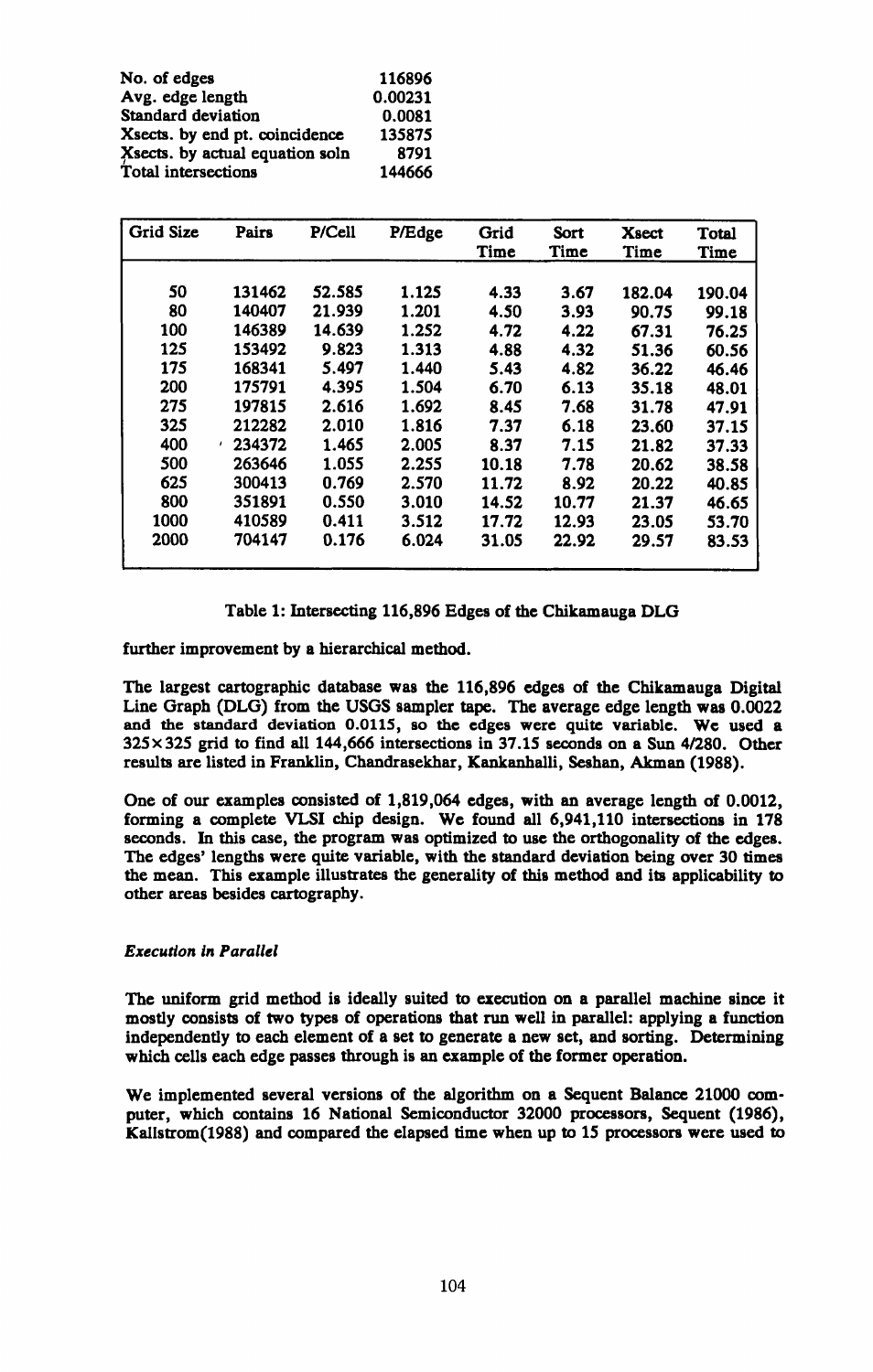the time for only one processor, Kankanhalli (1988). We used the 'data partitioning' paradigm of parallel programming which involves creating multiple, identical processes and assigning a portion of the data to each process. The edges are distributed among the processors to determine the grid cells to which each edge belongs and then the cells are distributed among the processors to compute the intersections. Since the Sequent Balance 21000 is a shared memory parallel computer, shared data structures is the communica tion mechanism for the processors. The synchronization of the processors is achieved by using atomic locks. Basically, the concept of 'local processing' has been adopted in this algorithm to achieve parallelism.

There were several different ways of implementing the uniform grid data structure. First, we had a  $G^2MP$  array of cells, where G is the grid size, M is the maximum number of edges per cell per processor and *P* is the number of processors. However this implementation took up a lot of memory space though it obviated the use of locks. Then,  $G<sup>2</sup>$  array of linked lists was used. This also did not require locking but it was slow because of the dynamic allocation of shared global memory. Then it was implemented using a linked list of *(cell,edge)* pairs but this also was slow because of dynamic memory allocation. Finally a  $G^2M$  array implementation was made which used atomic locks. This implementation gave the best results.

The speedup ratios range from 8 to 13. Figure 2 shows the results from processing 3 overlays of the United State Geological Survey Digital Line Graph, totaling 62,045 edges. 81,373 intersections were found. The time for one processor was 273 seconds, and for IS processors was 28 seconds, for a speedup of about 10. This is a rate of 7.9 million edges and 10.5 million intersections per hour. For other data sets, these extra polated times would depend on those data sets' number of intersections per edge.

The speedup achieved for any parallel algorithm is dependent on the amount of inherently sequential computation in the algorithm, the hardware contention imposed by the competing processors, the overhead in creating multiple processes and the overhead in synchronization & communication among the multiple processes. We believe that the first factor is not dominant when using the uniform grid technique. The large speedups achieved show that the other three factors also do not affect the performance signifi cantly. Finally, the speedup, as a function of the number of processors, was still rising smoothly at 15 processors. This means that we should achieve an even bigger speedup on a more parallel machine.

#### *Map Overlay*

We are implementing a complete map overlay package in C on a Sun workstation. The input and output are in a simplified form of the Harvard Odyssey cartographic database format. The preliminary version emphasizes clarity at the expense of speed by representing the process as a pipeline of several sequential processes. Each process writes its output to a temporary ASCII file for the next process to read, thus incurring repeated I/O costs. The stages are as follows.

- 1. *Deform:* In this stage chains are broken into edges.
- 2. *Intersect:* This stage finds all intersection points between edges.
- 3. *Connect:* This stage breaks up original chains into new chains, additional break points being made at the intersection points.
- 4. *Link:* This stage calculates and sorts the angles between each of the chains at each node and the x-axis.
- 5. *Form:* This stage recognizes all polygons formed by the new chains.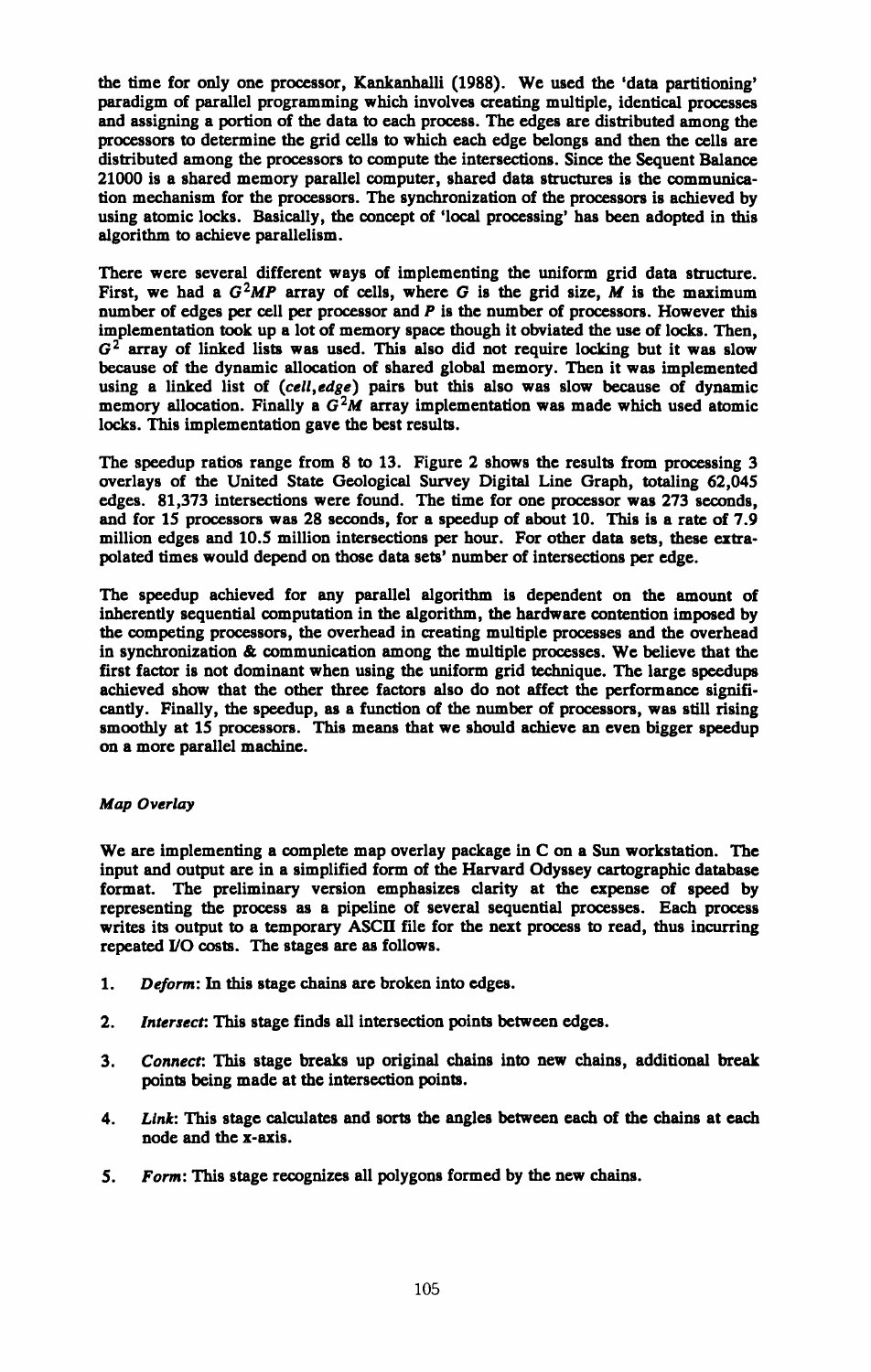

Fig 2. Time and Speedup when intersecting the 62045 edges in the Roads &<br>Trails, Railroads and Pipes and Transmission Lines Overlays of The<br>Chickamauga DLG in Parallel on 1 to 15 Processors. Grid size = 250. 81,373 intersections found.

- 6. *Display:* This displays the resulting overlaid map along with labels for each recog nizable polygon.
- 7. *Timer.* This sums up the time each of the first S modules takes to complete each individual task.

One, possibly controversial, decision, was to split the chains into the individual edges at the start. This makes the data more voluminous, but much simpler, since now the ele ments have a fixed length. After we have intersected all the edges, and split them into <sup>p</sup>ieces which are the edges of the result, it is easy to reform the output chains.

Another advantage of using individual edges is that the algorithm will be easier to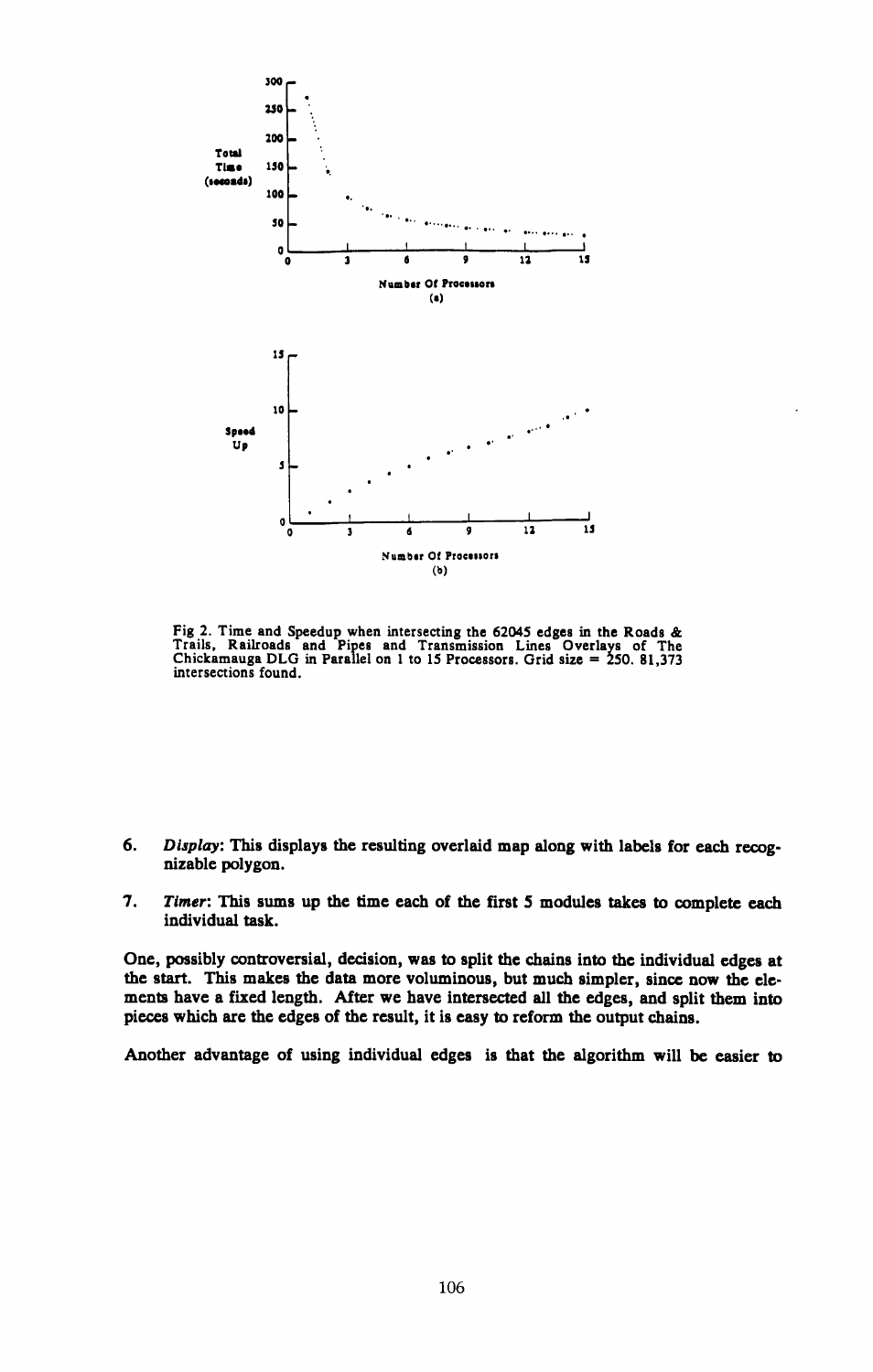implement on a parallel machine for even greater speed.

We have implemented the algorithm partly on a Sun 3/50 and part on a Sun 4/280. Testing all 3660 edges in both input maps to find intersections takes only 1.73 seconds on the Sun 4.

# **CONCLUSION**

Our technique has been successfully used for the important problem of map overlay which occurs in cartography. The results indicate that this is a very robust general technique which is fast and simple. It is evident from this research that simple solutions are often faster than theoretically efficient but convoluted and complicated methods. Also, the power of randomized techniques in algorithm design for real world problems is now being appreciated. Our algorithm is parallelizable and shows very good speedup with minimal auxiliary data structures.

As mentioned before, we are investigating other problems where the uniform grid tech nique may be applied for inventing parallel algorithms. We feel that the uniform grid technique is a good technique for parallel geometric computation in the future.

# ACKNOWLEDGEMENTS

This work was supported by the National Science Foundation under PYI grant no. CCR-8351942. It used the facilities of the Computer Science Department funded by a DoD equipment grant, and the Rensselaer Design Research Center.

# **REFERENCES**

Aggarwal, Alok, Chazelle, Bernard, Guibas, Leo, O'Dunlaing, Colm, and Yap, Chee (1985) "Parallel Computational Geometry," *Foundations of Computer Science - 25th Annual Symposium,* pp. 468-477 (1985).

Akl, Selim G. (1985) "Optimal Parallel Algorithms for Selection, Sorting, and Com puting Convex Hulls," pp. 1-22 in *Computational Geometry,* ed. Godfried T. Toussaint (1985), pp. 1-22.

Chazelle, Bernard and Edelsbrunner, Herbert (1988) "An Optimal Algorithm for Intersecting Line Segments in the Plane," *Foundations of Computer Science - 29th Annual Symposium,* White Plains (October 1988).

Chrisman, T.K. Peucker, and N. (1975) "Cartographic Data Structures," *The Ameri can Cartographer* 2(1), pp. 55-69 (1975).

Clarkson, Kenneth L. (1988a) "Applications of Random Sampling in Computational Geometry, II," Proc 4th Annual Symposium on Computational Geometry, Urbana-Champagne, Illinois, pp. 1-11, ACM (June 6-8, 1988).

Clarkson, Kenneth L. and Shor, Peter W. (1988b) "Algorithms for Diametrical Pairs and Convex Hulls that are Optimal, Randomized, and Incremental," *Proc 4th Annual Symposium on Computational Geometry,* Urbana-Champagne, Elinois, pp. 12-17, ACM (June 6-8, 1988).

Dippe, Mark and Swensen, John (1984) "An Adaptive Subdivision Algorithm and Parallel Architecture for Realistic Image Synthesis," *Computer Graphics* 18(3), pp. 149-158 (July 1984).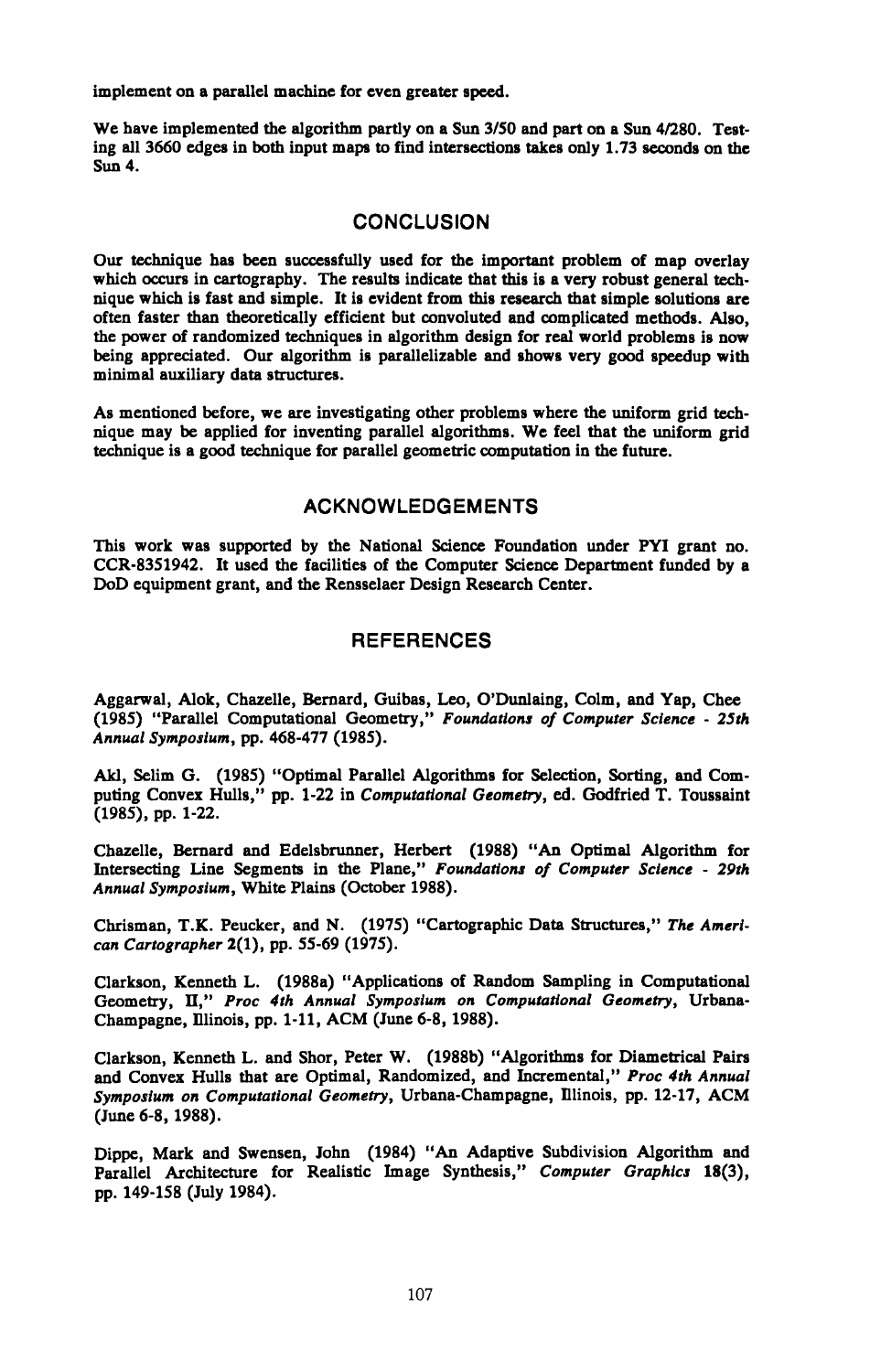Evans, D.J. and Mai, Shao-wcn (198S) "Two parallel algorithms for the convex hull problem in a two dimensional space," *Parallel Computing* 2, pp. 313-326 (198S).

Fiume, Eugene, Fournier, Alan, and Rudolph, Larry (1983) "A Parallel Scan Conver sion Algorithm with Anti-Aliasing for a General-Purpose Ultracomputer," Computer *Graphics* 17(3), pp. 141-150 (July 1983).

Franklin, W. Randolph (1978) *Combinatorics of Hidden Surface Algorithms,* Center for Research in Computing Technology, Harvard University (June 1978). Ph.D. thesis

Franklin, Wm. Randolph (1980) "A Linear Time Exact Hidden Surface Algorithm," *ACM Computer Graphics* 14(3), pp. 117-123, Proceedings of SIGGRAPH'80 (July 1980).

Franklin, Wm. Randolph (1981) "An Exact Hidden Sphere Algorithm That Operates In Linear Time," *Computer Graphics and Image Processing* 15(4), pp. 364-379 (April 1981).

Franklin, Wm. Randolph (1982) "Efficient Polyhedron Intersection and Union," *Proc. Graphics Interface'82,* Toronto, pp. 73-80 (19-21 May 1982).

Franklin, Wm. Randolph (1983) "A Simplified Map Overlay Algorithm," *Harvard Computer Graphics Conference,* Cambridge, MA (31 July - 4 August 1983). sponsored by the Lab for Computer Graphics and Spatial Analysis, Graduate School of Design, Harvard University.

Franklin, Wm. Randolph (1984) "Adaptive Grids for Geometric Operations," *Cartographica* 21(2 & 3) (1984).

Franklin, Wm. Randolph and Akman, Varol (1985) *A Simple and Efficient Haloed Line Algorithm for Hidden Line Elimination,* Univ. of Utrecht, CS Dept., Utrecht (October 1985). report number RUU-CS-85-28

Franklin, Wm. Randolph and Wu, Peter YF (1987) "A Polygon Overlay System in Prolog," *Autocarto 8: Proceedings of the Eighth International Symposium on Computer-Assisted Cartography,* Baltimore, pp. 97-106 (March 29- April 3,1987).

Franklin, Wm. Randolph, Chandrasekhar, Narayanaswami, Kankanhalli, Mohan, Seshan, Manoj, and Akman, Varol (1988) "Efficiency of Uniform Grids for Intersec tion Detection on Serial and Parallel Machines," *Computer Graphics International,*  Geneva (May 1988).

Hu, Mei-Cheng and Foley, James D. (1985) "Parallel Processing Approaches to Hid den Surface Removal in Image Space," *Computers & Graphics* 9(3), pp. 303-317 (1985).

Kallstrom, Marta and Thakkar, Shreekant (1988) "Programming Three Parallel Com puters," *IEEE Software* 5(1), pp. 11-22 (January 1988).

Kankanhalli, Mohan "The Uniform Grid Technique for Fast Line Intersection on Parallel Machines," (1988) M.S. Thesis, Electrical, Computer & Systems Engineering Dept., Rensselaer Polytechnic Institute, Troy, NY (April 1988).

Kaplan, Michael and Greenberg, Donald P. (1979) "Parallel Processing Techniques For Hidden Surface Removal," *Computer Graphics* 13, pp. 300-309 (1979).

McCord, J. and Moroney, R (1964) pp. 4-8 in *Probability Theory,* The Macmillan Company, New York (1964), pp. 4-8.